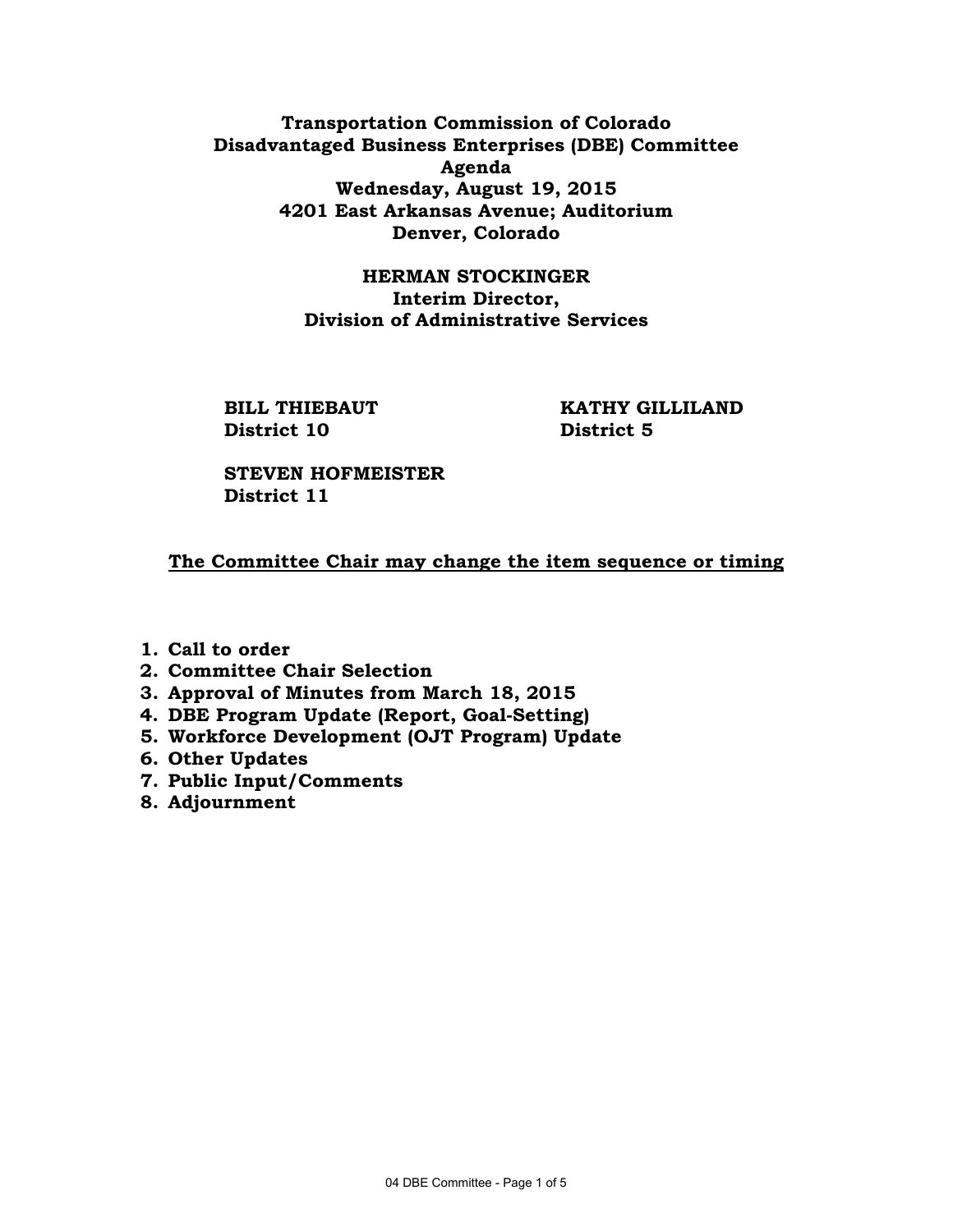

4201 East Arkansas Avenue, Room270 Denver, CO 80222-3406

**DATE:** August 7, 2015 **TO:** Transportation Commission **FROM:** Greg Diehl, Manager, *Civil Rights & Business Resource Center (CRBRC)* **SUBJECT:** August Disadvantaged Business Enterprise (DBE) Committee Meeting

#### DBE Program Update

The Federal Fiscal Year 2015 (10/1/2014 – 6/30/2015) end of June DBE report for federal aid construction contracts shows CDOT approaching its overall goal of 10.25% with 9.58% DBE Participation.

Of the 370 awarded prime and subcontracts shown in the full report attached, 121 went to individual DBE firms.

In terms of total DBE awards (State & Fed) through June 2015, CDOT has awarded \$54,856,116 to DBEs as compared to \$39,603,199 through the same time period in 2014.



#### DBE Program Goal-Setting

On July 31, 2015, CDOT submitted a new overall goal of 12.15% DBE participation on FHWA-assisted contracts for Federal Fiscal Years 2016-2018. The goal setting process began in March and concluded with the Transportation Commission's approval of the goal and its methodology in July.

CDOT is still in the process of finalizing the goals for the I-70 East Project. Proposed goals will be provided in the intial draft RFP and a public meeting to discuss the goals will follow. Participation on I-70 East will not be included in CDOT's overall goal reports and will be provided separately.

#### Attachments

March 2015 DBE Committee Meeting Minutes 2015 DBE Participation Report (June)



4201 East Arkansas Avenue, Room 270, Denver, CO 80222-3406 P 303.757.9025 www.coloradodot.info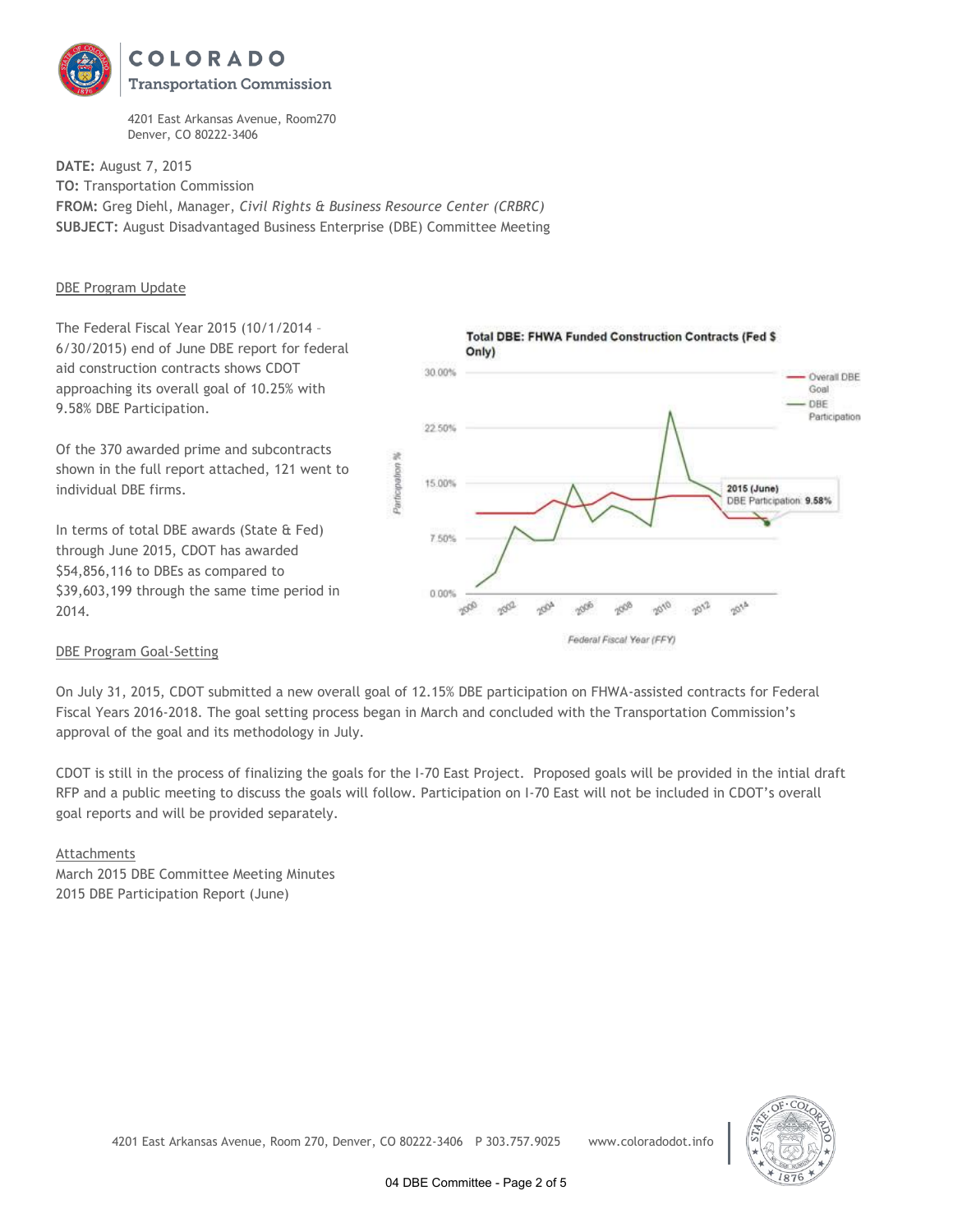# DBE Committee Meeting Minutes

March 18, 2015

**Call to Order**: Commissioner Barry called the meeting to order at 9:25am.

### **Attendees:**

| Commissioner Barry, Chair                | Tony Devito, Region 1     |
|------------------------------------------|---------------------------|
| <b>Commissioner Gilliland</b>            | David Eller, Region 3     |
| <b>Commissioner Gruen</b>                | Kerrie Neet, Region 5     |
| <b>Commissioner Connell</b>              | Ryan Rice, Operations     |
| <b>Commissioner Theibaut</b>             | Greg Diehl, CRBRC         |
| <b>Commissioner Gifford</b>              | Jim Moody, CCA            |
| Herman Stockinger, Secretary             | Tom Peterson, CAPA        |
| Shailen Bhatt, Executive Director        | Karen Rowe, Region 2      |
| Joshua Laipply, Chief Engineer           | Darrell Lingk, Safety     |
| Heidi Humphreys, Administrative Services | Katherine Williams, CRBRC |

**Minutes Approval:** Commissioner Gruen moved for approval. Commissioner Thiebaut seconded.

**Commencement of Overall Goal Process (**Greg Diehl): The current overall goal is 10.25%. It was set for Federal Fiscal Years (FFY) 2012-2015. CDOT is beginning its overall goal setting process for FFY 2016- 2018. The overall goal is being set concurrently with a project goal for the I-70 East Project. The overall goal will be presented to the Commission for approval in July 2015. It must be submitted to FHWA for approval by August 1, 2015.

**Connect2DOT Program Update and Events** (Greg Diehl): CDOT has begun hosting small business webinars through Connect2DOT for the I-70 East project. The webinars are to help inform small business of the process and the unique elements of the project and allow small businesses to ask questions directly of the project staff. Tony Devito commented that the firms that have expressed interest in the project understand that DBE will be a critical component of the I-70 East project. Commissioner Gifford commented on the need for workforce development in the Swansea and Elyria communities as part of the project.

**ADA Curb Ramp Inventory and Modifications** (Greg Diehl): CDOT is currently in the process of determining the best way to implement the CDOT curb ramp inventory results. Commissioner Gruen commented that, if possible, curb ramp modifications should be incorporated as an asset management category. David Eller commented that funding for curb ramps modifications is incorporated in the different areas of asset management, i.e. surface treatment or safety. Joshua Laipply commented that now that the needs have been identified, we are looking at the most efficient way to incorporate the required changes into projects and corridors. Commissioner Thiebaut commented on a project in Pueblo that required additional funding to modify curb ramps. Karen Rowe commented that the money for the project came from the signal asset management category and many curb ramps were being addressed as part of that project.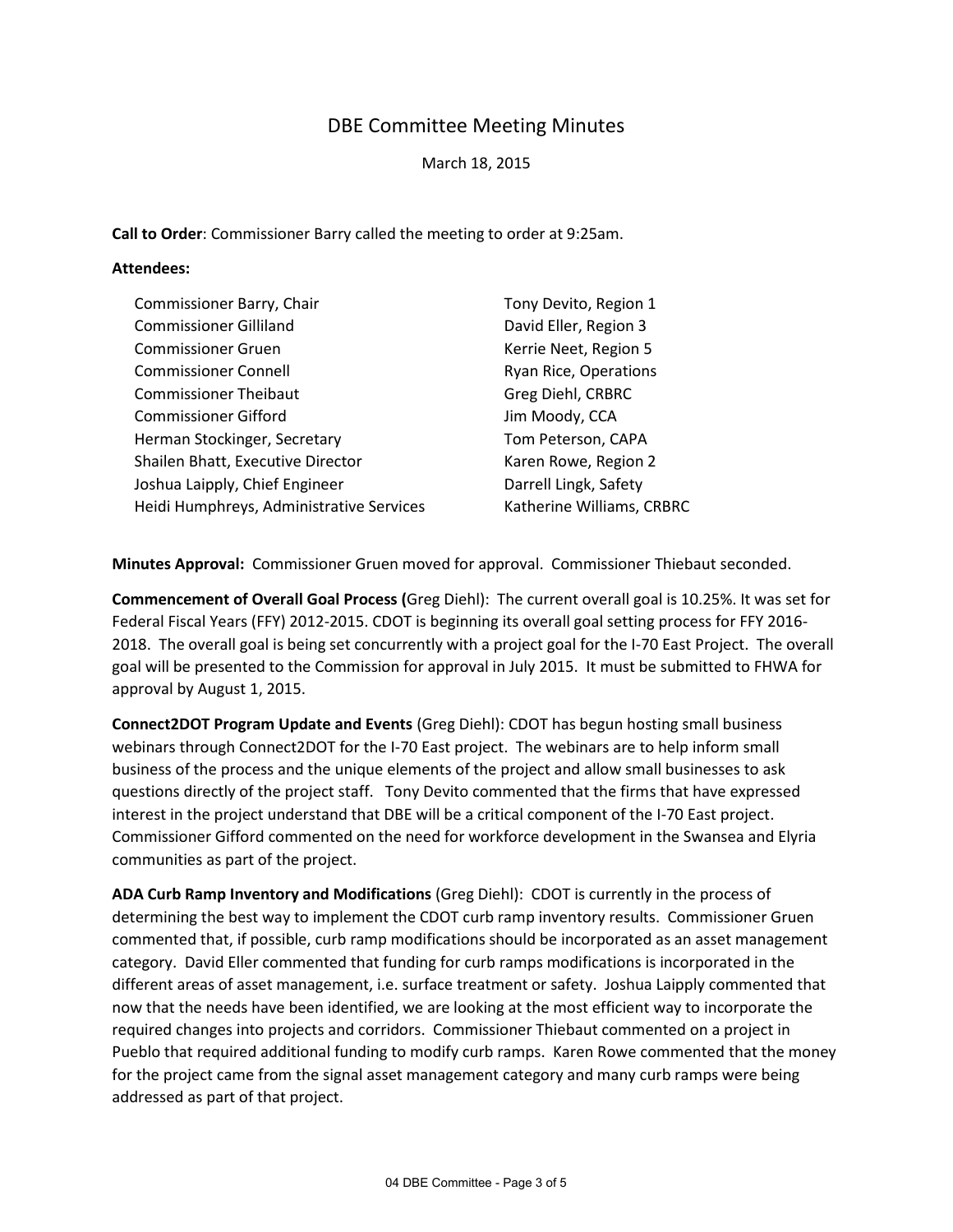**Good Faith Effort Discussion Update** (Greg Diehl): CDOT has posted guidance on the good faith effort process on its website. Additionally, now four industry meetings have been held to discuss DBE and OJT requirements on projects, including the good faith effort process. In the past three state fiscal years, only 4.1% went into a GFE review and only three projects have been rejected based upon failure to demonstrate good faith efforts.

**Adjournment:** Moved to adjourn at 9:43am.